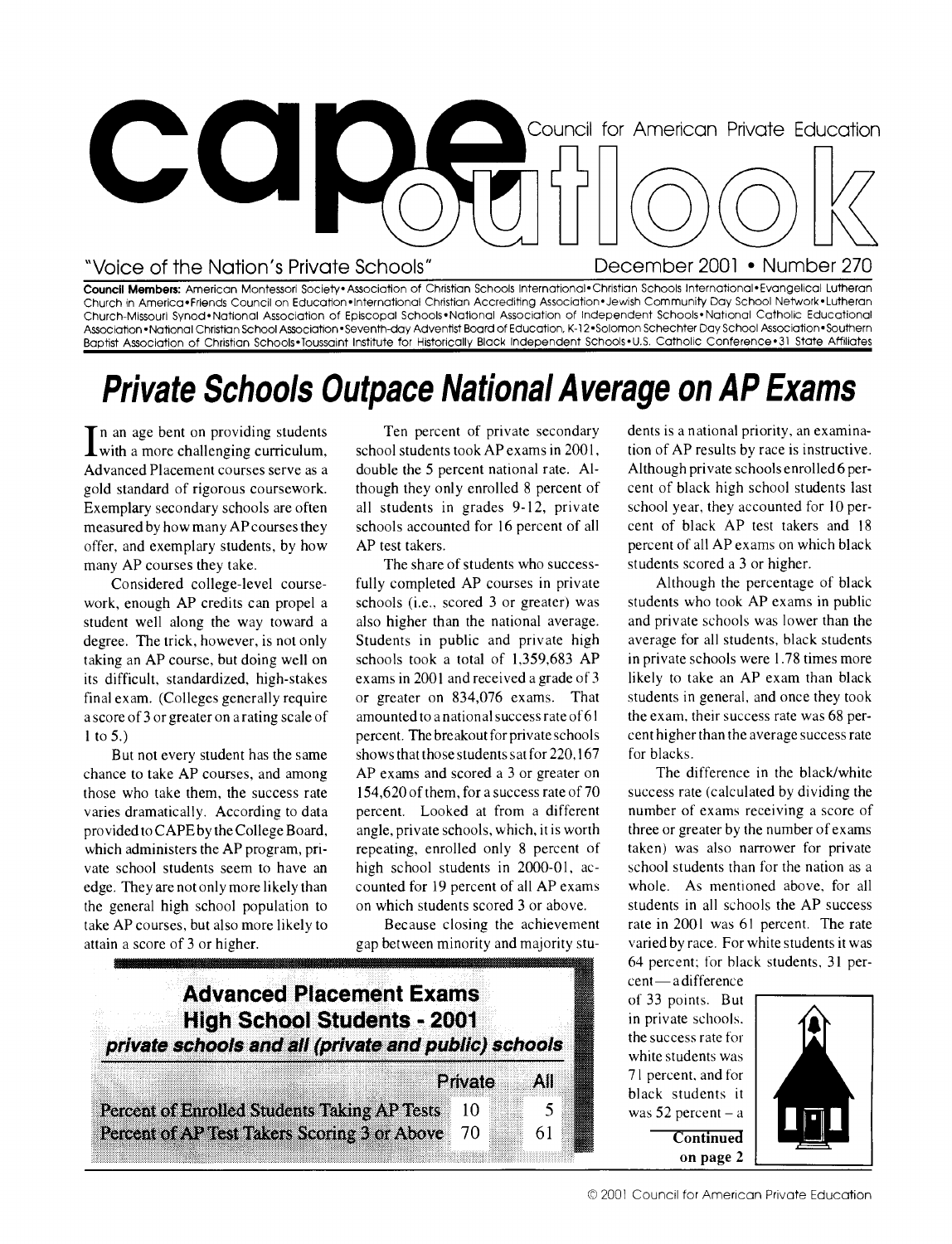# Private School Students Above Average on Science Tests

Perhaps one reason the drop in twelfth-grade science scores announced last month by the National Center for Education Statistics was so unsettling is that the country knows, now more than ever, that survival depends on brainpower.

While the performance of fourthand eighth-grade students on the National Assessment of Educational Progress (NAEP) 2000 science test remained about the same since the test was



last administered in 1996, the scores for twelfth-graders dropped three points. The disappointing results for seniors prompted Education Secretary Rod Paige to call the decline "morally significant." He noted that twelfth-grade scores are "the scores that really matter," and warned, "If our graduates know less about science than their predecessors

#### Continued from page 1

difference of 19 points. In short, the private school success rate was higher, and the black/white gap was smaller.

*Note: High school enrollment data*  for October 2000 are from the U.S. *Census Bureau. Data on AP test takers and exams for 2001 are from the College Board. All AP data are for students identified as attending a public, private, or parochial school. For the purposes of this article, the private and parochial data were combined and reported* as "private. "

four years ago, then our hopes for a strong 21st century workforce are dimming just when we need them most."

There was, however, a glimmer of good news within the science report: the scores of private school seniors shot up six points from four years ago.

On average, twelfthgrade students in 2000 posted a score of 147 on a 300-point scale; private school students scored 161. The eighth-grade national average was 151, and for private schools it was 166. At the fourth-grade level, the figures were  $150$  and  $163$ .

What's more, the performance gap between minority and majority students was substantially narrower in private schools than in was substantially narrower<br>in private schools than in public schools, a significant **Grade** result given the national concern about the persistent disparity in minority/ majority achievement. For example, at the eighthgrade level, while the difference between the perfor-

mance of black students and white students nationally was 40 points, it was 30

| % of Students At<br><b>Or Above Key</b><br><b>Levels in NAEP</b><br><b>Science Test</b> |                                   |               |  |  |
|-----------------------------------------------------------------------------------------|-----------------------------------|---------------|--|--|
| 8th 1<br>Grade                                                                          | Private<br><b>Schools Schools</b> | All           |  |  |
| Basic<br>Proficient<br>Advanced                                                         | 80<br>47<br>$\overline{7}$        | 61<br>32<br>4 |  |  |

### NAEP 2000 Science Scale Scores

| 4th<br>Grade             | Private | All<br>Schools Schools        |
|--------------------------|---------|-------------------------------|
| All Students             | 163     | 150                           |
| <b>White Students</b>    | 167     | 160                           |
| <b>Black Students</b>    | 140     | 124                           |
| <b>Hispanic Students</b> | 148     | 129                           |
| 8th:                     | Private | All                           |
| Grade                    |         | Schools Schools               |
| All Students             | 166     | 151<br>a).                    |
| <b>White Students</b>    | 170     | 162                           |
| <b>Black Students</b>    | 140-    | $\approx$ 122                 |
| <b>Hispanic Students</b> | 151     | 128                           |
| 12In<br>Grade            | Private | All<br><b>Schools Schools</b> |
| <b>All Students</b>      | 161     | 147                           |
| <b>White Students</b>    | 163     | 154                           |
| <b>Black Students</b>    | 143     | 123                           |
| <b>Hispanic Students</b> | 147     | 128                           |

points in private schools. Similarly, the Hispanic/white gap nationally was 34 points, but only 19 points in private schools.

Besides releasing scale scores, NCES reported the percent of students performing at or above three achievement levels: basic (partial mastery of fundamental skills and knowledge), proficient (solid academic performance), and advanced (superior performance).<br>At all three grade levels and all three achievement levels, private school students scored significantly above the national average.

To learn more about the NAEP 2000 science results, visit the NCES Web site at http://nces.ed.gov .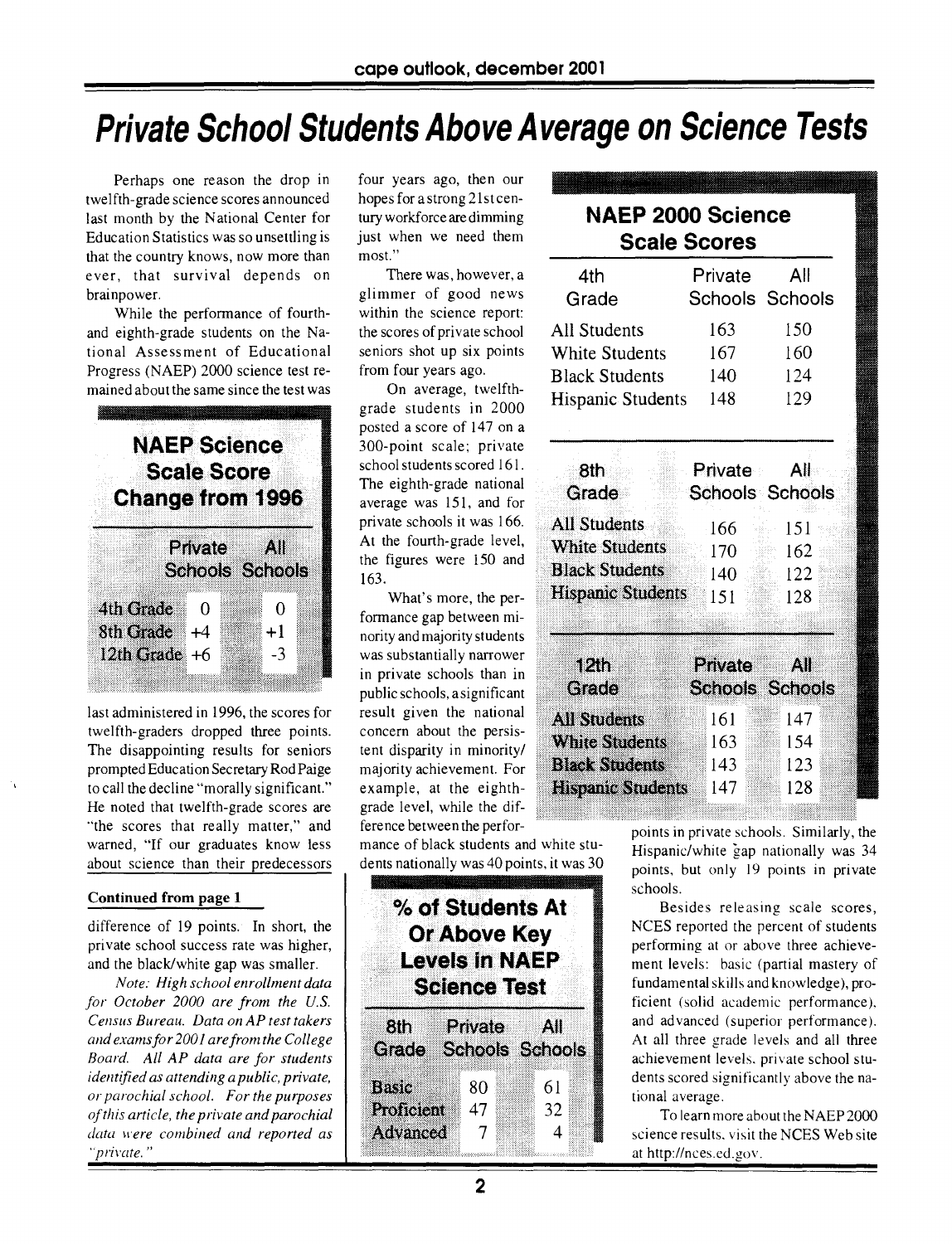# **School Safety Report Released**

It would be comforting if schools were predictably places of peace where students and teachers always felt safe and secure. But sadly, that is not the picture presented in the latest government report on school crime and safety.

"In 1999, students ages 12 through 18 were victims of about 2.5 million total crimes at school," according to the study released last month by the National Center for Education Statistics and the Bureau of Justice Statistics. On the positive side, the percentage of student crime victims decreased slightly between 1995 and 1999 from 10 percent to 8 percent. And as the victimization rate declined, students seemed "to feel more secure at school now than just a few years ago."

As might be expected, the prevalence of crime at school varied by type of school. "In both 1995 and 1999, public school students were more likely to report having been victims of violent crime during the previous 6 months than were private school students." Violent crime included rape, sexual assault, robbery, aggravated assault, and simple as-

sault. In 1999, 2.5 percent of public school students and 0.3 percent of private school students ages 12 through 18 reported being the victim of violent crime during the previous 6 months.

School safety affected teachers as well. According to the report, in 1993- 94, 341,000 teachers across the nation were threatened with injury by a student and 119,200 were physically attacked by a student. Again, the type of school made a difference. Thirteen percent of public school teachers and 4 percent of private school teachers were threatened in 1993-94, while 4 percent of public school teachers and 2 percent of private school teachers were attacked. Public school teachers in cities were the most at risk. "Teachers in public central city schools were about five times more likely to be targets of threats of injury and about three times more likely to be targets of attacks than their colleagues in private central city schools."

Indicators of School Crime and Safety: 2001 *can be downloaded from theWebathttp://nces.ed.gov . The NCES publication number is 2002-113.* 



# **New Study on Graduation Rates**

Event dropout rates, status dropout rates, high school completion rates the world of education statistics is awash with ways to calculate how successful schools are in seeing that high school students stay in school and get diplomas. The Manhattan Institute last month tried to cut through the confusion by issuing a report that computes graduation rates in a straightforward way.

Jay P. Greene, who conducted the research and wrote the report, took what he called a "remarkably simple" approach in calculating the rates. He divided the number of graduates in a given jurisdiction in 1998 by the number of eighth-graders in the same jurisdiction in 1993. Before dividing, he adjusted the eighth-grade count to reflect demographic shifts between school years 1993-94 and 1997-98.

The simple approach yielded startling results. Nationally, only 74 percent of students who were supposed to graduate in 1998 did so. Moreover, the results varied dramatically by race and ethnicity. While the graduation rate was 78 percent for white students, it was 56 percent for African-American students and 54 percent for Latino students.

Kaleem Caire, CEO of the Black Alliance for Educational Options (BAEO), called the results "another indication of the disastrous consequences of trapping low-income families, mostly of color. in education systems in which they have no meaningful options."

The National Center for Education Statistics, in its most recent report on the Private School Universe Survey, said the 1998-99 graduation rate for private schools was 98.4 percent. But NCES calculated the rate by dividing the number of graduates by the number of *twelfthgraders* at the start of the school year, a wholly different formula than that used by Greene. Applying the NCES formula to public schools yields a 1998-99 graduation rate of 91.4 percent.

*The Greene report can he downloaded at woo'.manhattan-institute.org.*